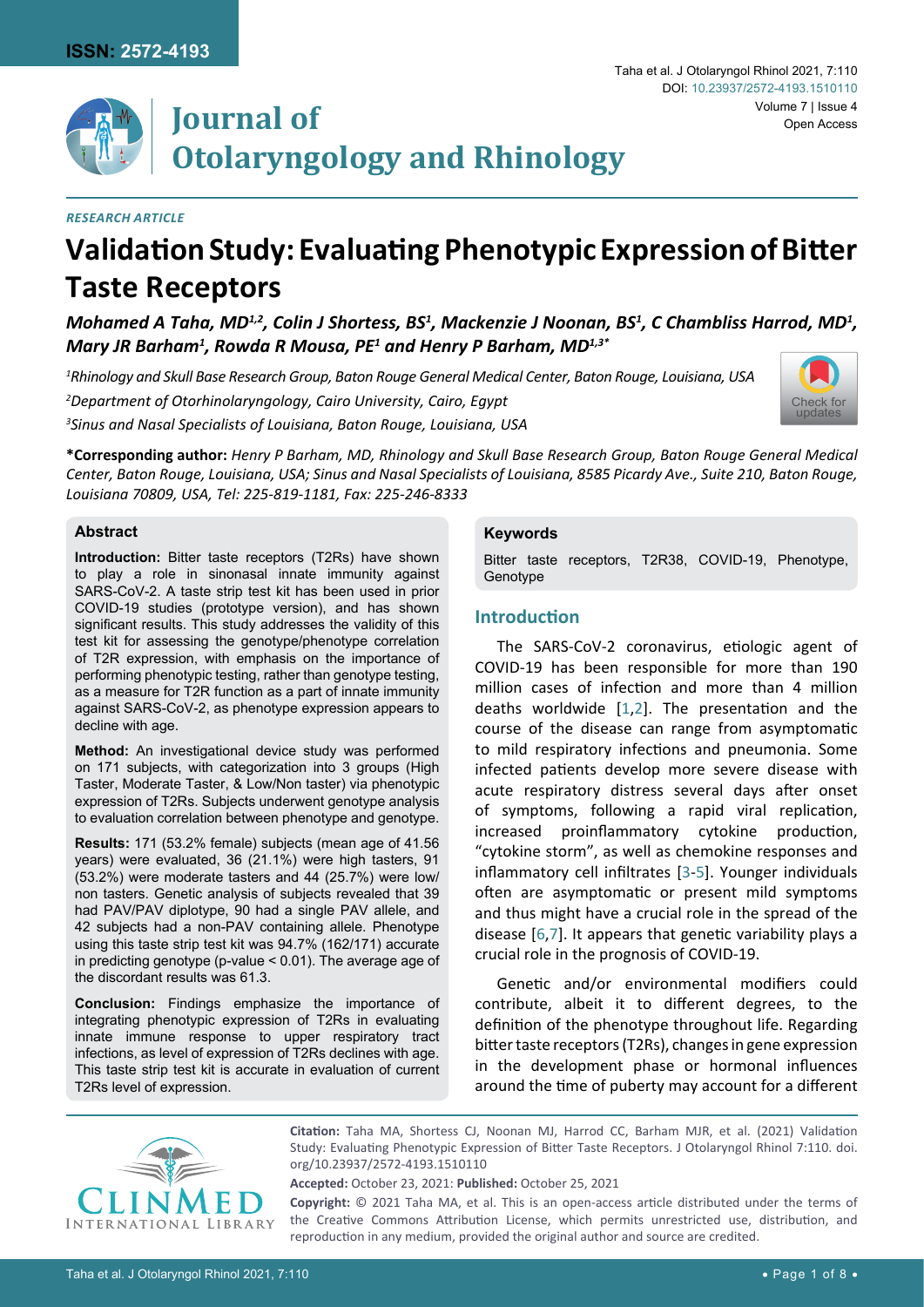penetrance of the T2R38 gene, TAS2R38, genotypes at different ages [[8](#page-6-18)]. Consequently, propylthiouracil (PROP) sensitivity should be considered a quantitative rather than a qualitative trait [\[9](#page-6-19)].

Bitter taste receptors (T2Rs) are receptors for bitter substances and these are G-protein coupled receptors (GPCRs) [[10](#page-6-20)] originally identified in type II taste receptor cells of the oral cavity [[11](#page-6-21)]. In humans, 25 different T2Rs are known to be expressed [[12](#page-6-22)]. One, the antithyroidtoxin receptor T2R38 responds to compounds which contain a thiourea (N-C = S) moiety such as goitrin or its precursor progoitrin as well as compounds containing an isothiocyanate ( $N = C = S$ ) moiety [\[13](#page-6-23)].

T2Rs are genetically diverse, a phenomenon that helps to explain the wide variety of taste preference both within and between cultures [[14\]](#page-6-24). Many individuals find bitter foods such as coffee or herbs to be detestable, while others do not have an aversive response. This genetic variation of T2Rs is not exclusively found in the tongue; T2R receptor variation in the airway appears to also play a key role in respiratory defense [[13](#page-6-23)].

While only a few of these polymorphisms have well-documented phenotypic effects, hundreds of T2R polymorphisms and several T1R polymorphisms have been noted in humans [\[15](#page-6-25)]. The most well-known and well characterized example is the bitter receptor isoform T2R38 [[16](#page-6-26)]. The TAS2R38 gene encoding T2R38 has two common polymorphisms, one encoding a functional receptor and one encoding a nonfunctional receptor. The differences in the resulting proteins are at amino acid positions 49, 262, and 296. The functional T2R38 receptor contains proline (P), alanine (A), and valine (V) residues while the nonfunctional T2R38 contains alanine (A), valine (V), and isoleucine (I) at these positions, respectively [\[13](#page-6-23)]. Loss of the valine at the third position in the AVI variant prevents receptor activation [\[17](#page-6-27)-[19](#page-6-28)].

These polymorphisms are distributed in a nearly Mendelian ratio in Caucasian populations. Homozygous AVI/AVI individuals (approximately 30% frequency in Caucasian populations) are "non-tasters" for the T2R38 specific agonists' phenylthiocarbamide (PTC; also known as phenylthiourea or PTU) and PROP. PAV/ PAV individuals (approximately 20% frequency in Caucasian populations) are termed "super tasters" for these agonists because they perceive them as intensely bitter, while AVI/PAV heterozygotes have varying intermediate levels of taste [[8](#page-6-18)]. These TAS2R38 polymorphisms also have clinical implications due to the extraoral expression of T2R38.

In the airway, T2Rs were first discovered on the ciliated cells lining the bronchial [[20\]](#page-6-29) and sinonasal epithelium and appear to be involved in innate immunity [[21](#page-6-30)[-23\]](#page-6-8). Ciliated cells are integral to airway defense. A thin layer of mucus secreted by airway secretory goblet cells and submucosal glands traps inhaled pathogens and particulates [[24](#page-6-6)[-27](#page-6-7)].

Stimulation of these receptors by known bitter compounds activates calcium-dependent nitric oxide (NO) production that increases phosphorylation of ciliary proteins through protein kinase G (PKG). This increases ciliary beat frequency to facilitate the movement mucus out of the airway by increasing mucociliary transport rates. The generated NO also diffuses into the airway surface liquid (ASL) and acts as an antibacterial defense mechanism. NO damages bacterial cell walls and DNA and may also damage fungal pathogens and inactivate viral proteins [\[23](#page-6-8)[,28,](#page-6-9)[29](#page-6-10)].

Clinical data suggest these rapid T2R responses may be important in chronic rhinosinusitis (CRS). T2R38 was found to be expressed in sinonasal ciliated cells [\[23](#page-6-8)[,28](#page-6-9),[30](#page-6-11)]. Prior study found that sinonasal ciliated cells from patients homozygous for the AVI polymorphism in the TAS2R38 gene resulting in a nonfunctional T2R38 receptor have decreased NO and ciliary beat frequency responses to bacterial AHLs *in vitro*, & subsequently are more susceptible to gram-negative bacterial infection [\[25](#page-6-12)], have a higher prevalence of biofilm-forming sinonasal bacteria [\[31](#page-6-13)], and are at greater risk for CRS requiring functional endoscopic sinus surgery (FESS) [\[32](#page-6-14),[33](#page-6-15)]. AVI/AVI patients may have worse outcomes after FESS for CRS without nasal polyps compared with patients homozygous for the functional (PAV) allele of TAS2R38 [\[34](#page-6-16)].

In a study, Åkerström, et al. [[35](#page-6-17)] found that NO also inhibits the replication of SARS-CoV by two distinct mechanisms. Firstly, NO or its derivatives cause a reduction in the palmitoylation of nascently expressed spike (S) protein which affects the fusion between the S protein and its cognate receptor, angiotensin converting enzyme 2 (ACE2). Secondly, NO or its derivatives cause a reduction in viral RNA production in the early steps of viral replication, and this could possibly be due to an effect on one or both of the cysteine proteases encoded in Orf1a of SARS-CoV. The NO response activated by T2R38 occurs within seconds.

In a retrospective study performed by Barham, et al. [[36](#page-7-0)] on 100 positive cases of COVID-19 confirmed by polymerase chain reaction (PCR), phenotypic expression of T2R38 with taste strip testing appeared to associate with the clinical course and symptomatology specific to each individual, as 100% of the patients requiring inpatient admission were classified as nontasters. Conversely, supertasters represented 0% of the patient population, suggesting the possibility of innate immunity to SARS-CoV-2. While these results were interesting, the assumption was that the results were potentially confounded by loss of smell and taste in active infection, which is a known symptom of SARS-CoV-2 infection.

Barham, et al. subsequently performed a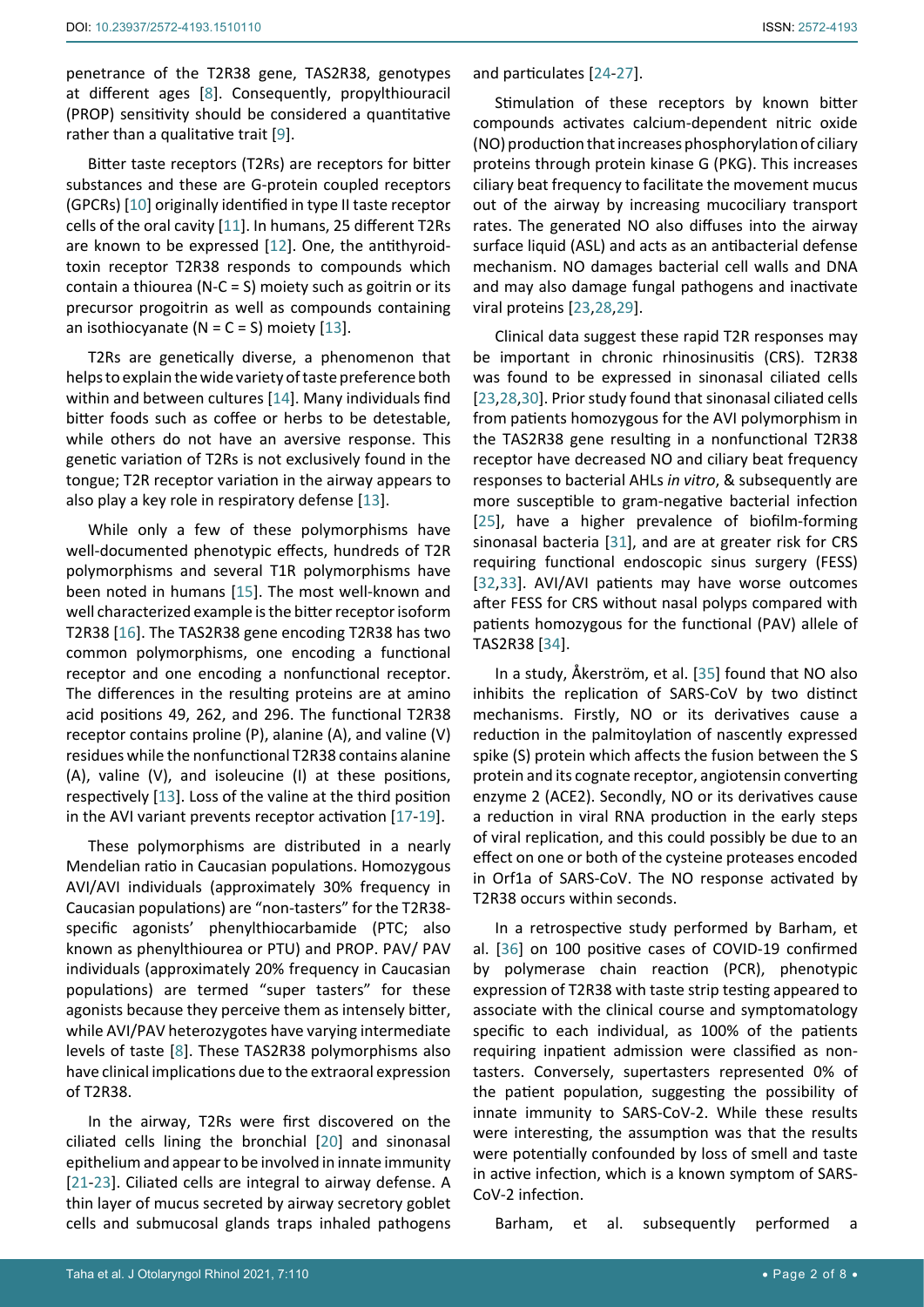prospective study [\[37](#page-7-1)] performed on 1935 subjects with occupational exposure to SARS-CoV-2. Participants underwent T2R38 phenotype taste testing to determine their respective taste groups, along with evaluation for lack of infection with SARS-CoV-2 via PCR, IgM and IgG testing. Participants were followed up until confirmation of infection with SARS-CoV-2 via PCR testing. Phenotype of T2R38 was retested after infection with SARS-CoV-2. Two-hundred and sixty-six (266) tested positive for SARSCoV-2, interestingly, non-tasters were significantly more likely to test positive for SARSCoV-2, to be hospitalized, and to be symptomatic for a longer duration. Conversely, supertasters represented only 5.6% of patients infected with SARS-CoV-2, suggesting enhanced innate immune protection, suggesting that T2Rs' allelic variants are associated with innate immune fitness toward SARS-CoV-2 and can be used to correlate with clinical course and prognosis of COVID-19. Genotype/phenotype association was 94.2%. These two previous studies were performed using a prototype of our new taste strip test kit.

Several studies have assessed the effects of individual polymorphisms within the haplotypes of the TAS2R38 taste receptor gene on human bitter taste perception by measuring the PTC and or PROP bitter sensitivity via a taste test. Studies have agreed on the significant genotype/phenotype correlation [[38](#page-7-2)[-43](#page-7-3)].

Accordingly, this can be applied to assessing for an association between the PTC or PROP taste test and sinonasal innate immunity. Prior studies have concluded that the ability to assess airway taste receptor variation with an inexpensive taste test has broad implications because differences in airway taste receptor function may reflect impaired innate immunity and a predisposition to certain respiratory tract infections and inflammatory disorders, and T2R38 functionality in the tongue correlates with nasal symptoms in healthy individuals [\[44](#page-7-4),[45](#page-7-5)].

The genotype/phenotype relationship is modified by age, with heterozygous children being more sensitive to the bitterness of lower concentrations of PROP when compared with adults with the same genotype. Moreover, some individuals who are born sensitive to PROP may become less sensitive with age because of experience, aging, and/or disease [\[46](#page-7-6),[47](#page-7-7)].

## **Objective**

The objective of this study was to evaluate the genotype/phenotype correlation for the T2R expression, with emphasis on the importance of performing the phenotypic expression testing, rather than genotype testing, as a measure for the T2R function as a part of innate immunity against respiratory tract pathogens such as SARS-CoV-2 and Influenza viruses, as phenotype expression appear to vary with age. We postulate that the phenotypic expression would act as a more truthful indicator of the existing function of T2R, while the genotypic testing could provide false information about the actuallevel of expression and function of the receptor, especially in the elderly.

# **Methods**

We performed an investigational device study at our outpatient clinical practice and inpatient hospital on 171 patients and health care workers. All subjects were categorized into 3 groups (high tasters, moderate tasters, &low/non-tasters) via phenotypic expression of T2Rs. Subjects underwent genotype analysis to detect SNP in the TAS2R38 gene. Three polymorphisms were genotyped using real-time PCR single nucleotide polymorphism genotyping assays (rs713598, rs1726866, and rs10246939). Correlation between phenotypic expression and genotype was conducted.

Phenotype expression of T2R was evaluated via taste strip tests to evaluate the genetically determined phenotypic taste response of each subject. This study used a prototype general wellness test kit, being developed along with a software function and now owned by Phenomune LLC, designed to be used by persons at home to detect, interpret, record, and produce a trait report describing a person's unique intensity level of phenotypic expression of bitter taste receptors intended to increase a person's awareness to his/her sensitivity to bitter tastes for general improvement to functions associated with a general state of health, such as healthy lifestyle choices to enable wellness monitoring as it relates to dietary choices. A prototype test kit consistent with the Phenomune general wellness test kit was used by the investigator in this study due to its proprietary interpretation system for determining the scaled intensity of expression in order to facilitate a more precise classification of each subject. These taste strip tests included Control (chemical free), PTC, Thiourea and Sodium Benzoate.

In our study, we categorized any subject with two copies of the PAV allele as high taster, those with one copy of PAV allele as moderate taster, and finally, those with no PAV alleles in their genotype were classified as low/nontasters.

# **Demonstration & Interpretation of the taste strip test**

All participants were presented with the taste test strips with the following order:

- 1. Control strip
- 2. PTC strip
- 3. Thiourea strip
- 4. Sodium Benzoate strip.

Participants were instructed to place the provided litmus paper strip on their tongue until completely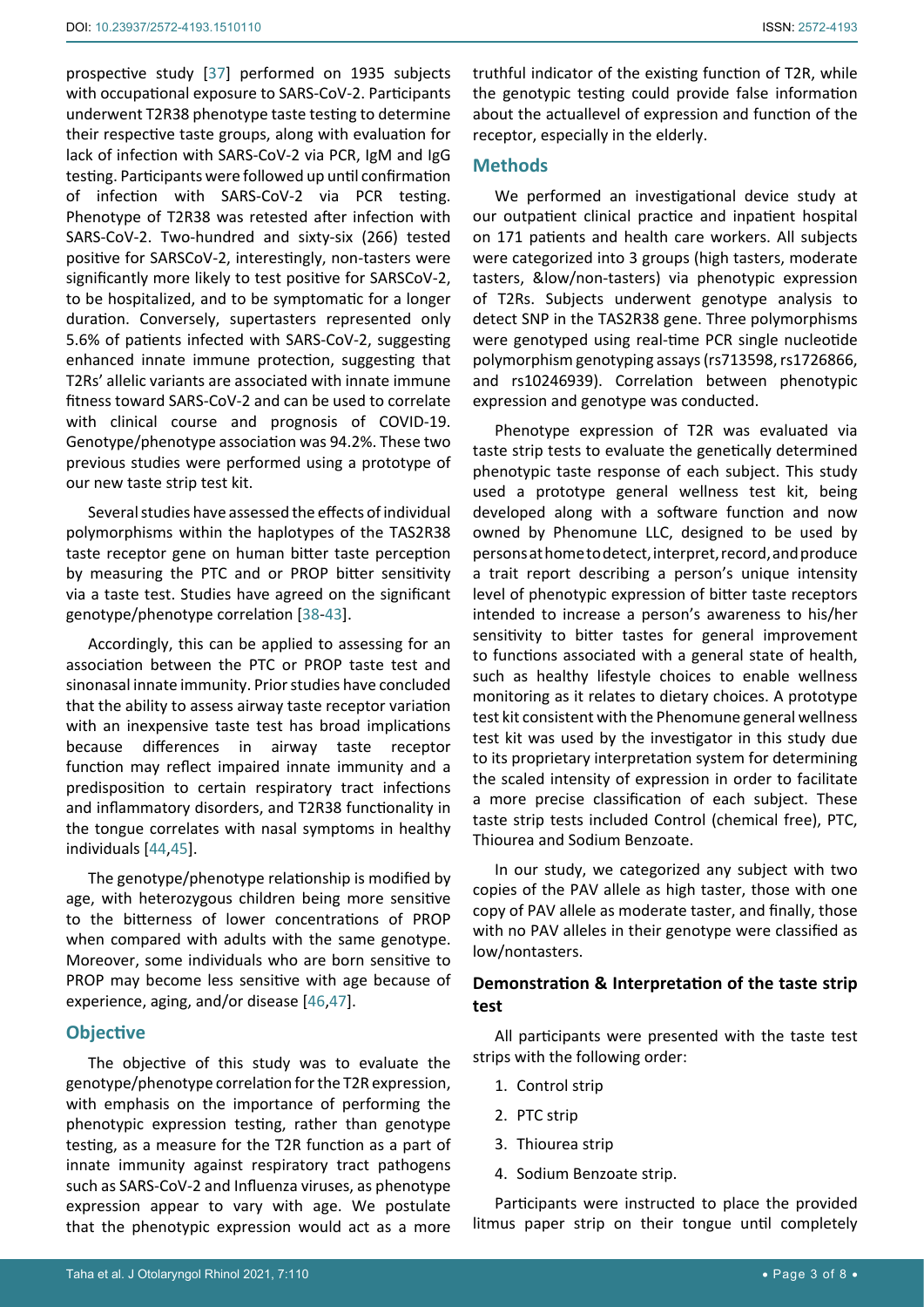<span id="page-3-0"></span>

| Table 1: Distribution of subjects among the different taste groups according to both phenotype and genotype. |  |  |
|--------------------------------------------------------------------------------------------------------------|--|--|
|                                                                                                              |  |  |

| Genotype <sup>7</sup> | Phenotype High taster | <b>Moderate</b><br><b>Taster</b> | Low/Non<br><b>Taster</b> | <b>Total</b> | % Accuracy            | 95% Confidence<br><b>Interval</b> |
|-----------------------|-----------------------|----------------------------------|--------------------------|--------------|-----------------------|-----------------------------------|
| <b>PAV/PAV</b>        | 35                    | $\overline{4}$                   |                          | 39           | 35/36<br>(97.2%)      | ± 0.044                           |
| <b>PAV/AVI</b>        |                       | 75                               | 3                        | 79           | 86/91                 | ± 0.054                           |
| <b>PAV/AAV</b>        |                       | 11                               |                          | 11           | (94.5%)               |                                   |
| <b>AVI/AVI</b>        |                       |                                  | 37                       | 37           |                       | ± 0.047                           |
| <b>AVI/AAV</b>        |                       |                                  | 4                        | 5            | 41/44 (93.2%)         |                                   |
| <b>Total</b>          | 36                    | 91                               | 44                       | 171          | 162/171<br>$(94.7\%)$ |                                   |

moistened, then the next litmus paper strip was provided according to the order stated above. Participants were instructed to comment on the quality of taste they perceived, in addition, to comment on its intensity on a visual analog scale from 0-10, where 0 is (no perception) to 10 (extremely intense quality perceived) as compared to the Control paper. Each participant was oriented to the scale with a verbal explanation prior to proceeding. In between each taste strip provided, participants were allowed to sip water.

Written informed consent was obtained from study participants. All aspects of this study were reviewed and approved by the Baton Rouge General Institutional Review Board (IRB00005439).

#### **Exclusions**

Participants with evidence of active infection with SARS-CoV-2 via PCR at study commencement were excluded. Participants with evidence of prior infection with SARS-CoV-2 via IgM and or IgG at study commencement were excluded. Participants were excluded from evaluation with positive results to the Control strip. Participants with prior history of radiation therapy, renal failure, Sjogren's syndrome, and or medications known to influence taste perception were excluded.

#### **Statistical analysis**

Statistical analyses were performed using SPSS v 22 (SPSS Statistics for Windows, version 22.0; IBM, Armonk, NY). Descriptive data are presented as percentages and means ± standard deviation (SD). Results were deemed significant with a p value of < 0.05.

#### **Results**

One hundred seventy-one patients (171 [53.2%] female) with a mean age of 41.56 years; were assessed with phenotype taste testing. All participants were categorized into 3 groups (high tasters, moderate tasters, and low/nontasters) via phenotypic expression of T2R. Thirty-six (21.1%) were categorized as high tasters. Ninety-one (53.2%) were categorized as moderate tasters. Forty-four (25.7%) were categorized as low/nontasters ([Table 1](#page-3-0)).

Genetic analysis of the 171 subjects revealed the PAV/PAV diplotype in 39 subjects, while 90 subjects were classified as heterozygotes (PAV/AVI & PAV/ AAV) (79 PAV/AVI and 11 PAV/AAV). 42 subjects were categorized in the non-PAV containing group (37 AVI/ AVI and 5 AVI/AAV).

When evaluating the relationship between phenotype and genotype, phenotype showed 94.7% (162/171) accuracy in predicting genotype (p-value < 0.01).The average age of the discordant subjects was 61.3. Rate of discordant results in high taster group was lower than the other two groups, with 35/36 (97.2%), with only 1 case testing phenotypically as ahigh taster but displayed a PAV/AVI genotype. Our study showed discordant results in the moderate taster group (single PAV allele) higher than the other 2 groups, where 86/91 single-PAV carrying subjects (75 PAV/AVI and 11 PAV/ AAV) tested phenotypically as moderate tasters (94.5%), with disagreement in 5 cases (4 PAV/PAV and 1 AVI/ AAV). Lastly in the low/nontaster group, 41/44 subjects (37 AVI/AVI and 4 AVI/AAV) tested phenotypically in the low/nontaster group (93.2%), with 3 cases that displayed the PAV allele and still categorized phenotypically as a low/nontaster by our taste strip test.

In the nine subjects with discordant results, seven subjects (5 males and 2 females, average age 68.6 years) had a genotype of a higher group (PAV/PAV) but tested phenotypically in the lower group (moderate taster) ([Table 2](#page-4-0) and [Figure 1](#page-3-0)).

#### **Discussion**

Questions remain about the mechanisms controlling gene expression for bitter taste perception: it may be fixed early in life or it may change with development [\[48](#page-7-8)] or with exposure to bitter compounds (e.g., caffeinated beverages or vegetables) in the diet. For instance, those with low expression of bitter receptor genes, who find vegetables to taste less bitter, may be more likely to develop a preference for them than those with high expression of these genes. Or the ingestion of bitter vegetables may change gene expression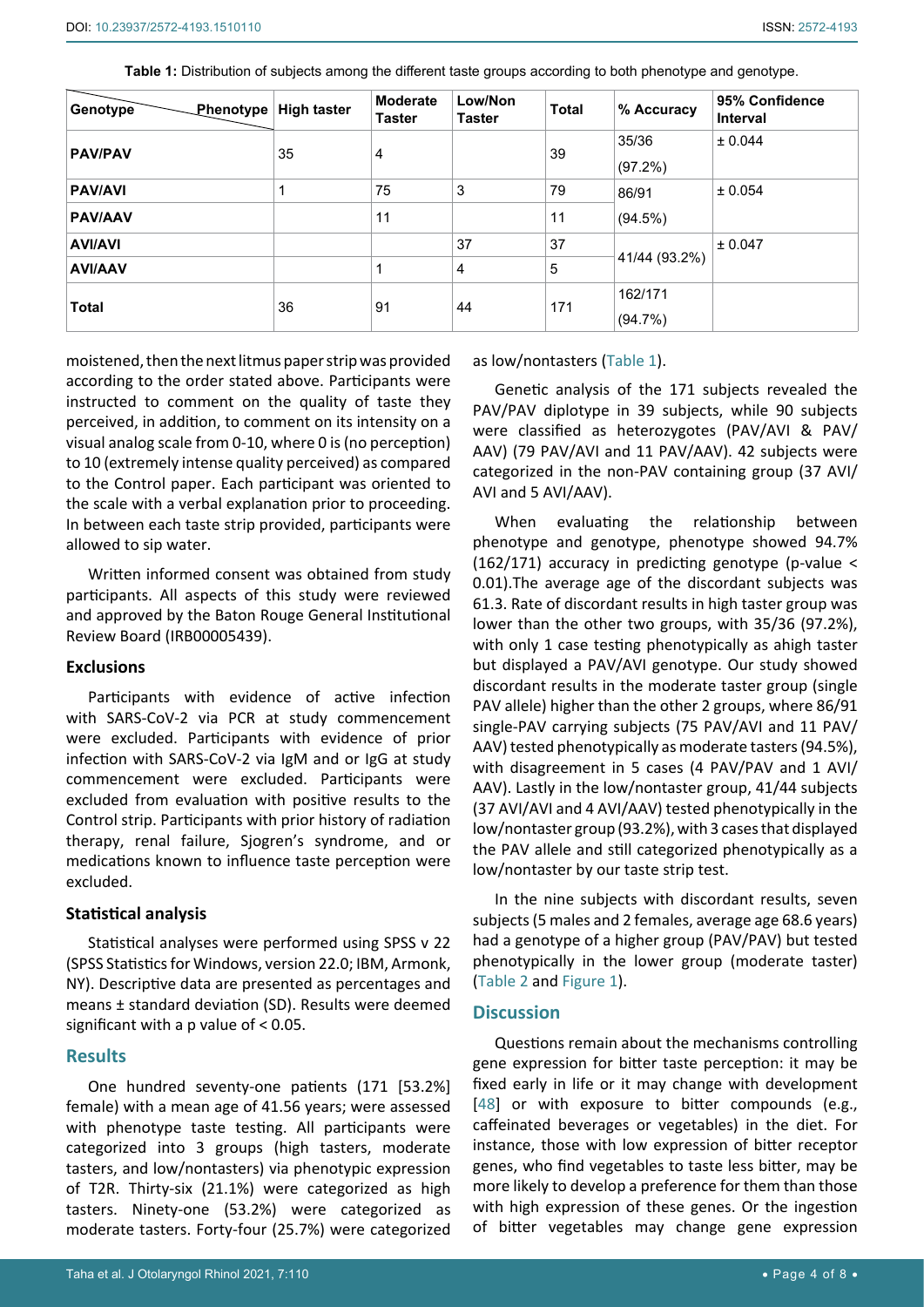<span id="page-4-0"></span>**Table 2:** Age, sex and discordant results of the phenotype/genotype correlation of 9 subjects. Seven subjects (\*) with lower phenotypic expression of T2Rs in comparison to their genotype.

| <b>Number</b>  | Age | <b>Sex</b> | Phenotype       | Genotype |
|----------------|-----|------------|-----------------|----------|
|                | 46  | Female     | High taster     | PAV/AVI  |
| 2              | 26  | Female     | Moderate Taster | AVI/AAV  |
| $3^*$          | 81  | Male       | Moderate Taster | PAV/PAV  |
| $\mathbf{4}^*$ | 78  | Female     | Moderate Taster | PAV/PAV  |
| $5^*$          | 51  | Female     | Moderate Taster | PAV/PAV  |
| $6^*$          | 62  | Male       | Moderate Taster | PAV/PAV  |
| $7^*$          | 65  | Male       | Low/NonTaster   | PAV/AVI  |
| $8^*$          | 70  | Male       | Low/NonTaster   | PAV/AVI  |
| $9^*$          | 73  | Male       | Low/NonTaster   | PAV/AVI  |



over time. There is precedence for diet affecting the expression of genes involved in nutrient digestion and metabolism. For example, a high-fat diet results in changes in lipid metabolism and the expression of many genes in human skeletal muscle [[49](#page-7-9)]. Changes in expression with development may also provide an explanation for the observation from studies in children and their parents that the phenotype-genotype relation for PROP sensitivity decreases with age among TAS2R38 heterozygotes [\[48](#page-7-8)].

Multiple studies have been performed to correlate the decline of perception of bitter taste of PTC on the tongue with age. From our prior studies, (retrospective & prospective), we displayed a correlation between the intensity of bitterness perception on the tongue with the sinonasal innate immunity against COVID-19, assuming that the innate immunity of sinonasal tract against COVID-19 also declines with age.

In this analysis, we categorized any subject with two copies of the PAV allele as High taster, those with one copy of PAV allele as moderate taster, and finally, those with no PAV alleles in their genotype were classified as low/nontasters. This categorization was employed as the functionality of the T2Rs and the ability to perceive the bitterness on the tongue along with extraoral sites is dependenton the presence of the PAV allele.

In this study, we evaluated whether the taste strip test (as an indicator of the phenotype) can be used accurately to identify the true expression of T2R involved in innate immunity especially as it appeared to decline with age. In our prior prospective study [[32](#page-6-14)], 2 subjects (81 & 69 years) had a genotype for a higher group (PAV/ PAV & PAVI/AVI), while in fact their phenotype test was at the lower groups (PAV/AVI & AVI/AVI), respectively. In the current study, similar results were found, with phenotype/genotype association reaching 94.7% of our included subjects. As expected, the average age of the discordant subjects was high, in which these subjects where phenotypically behaving like those of the lower taste groups compared to their genotype, indicating the importance of phenotype as a more likely predictor of one's T2R role in innate immunity. Our results were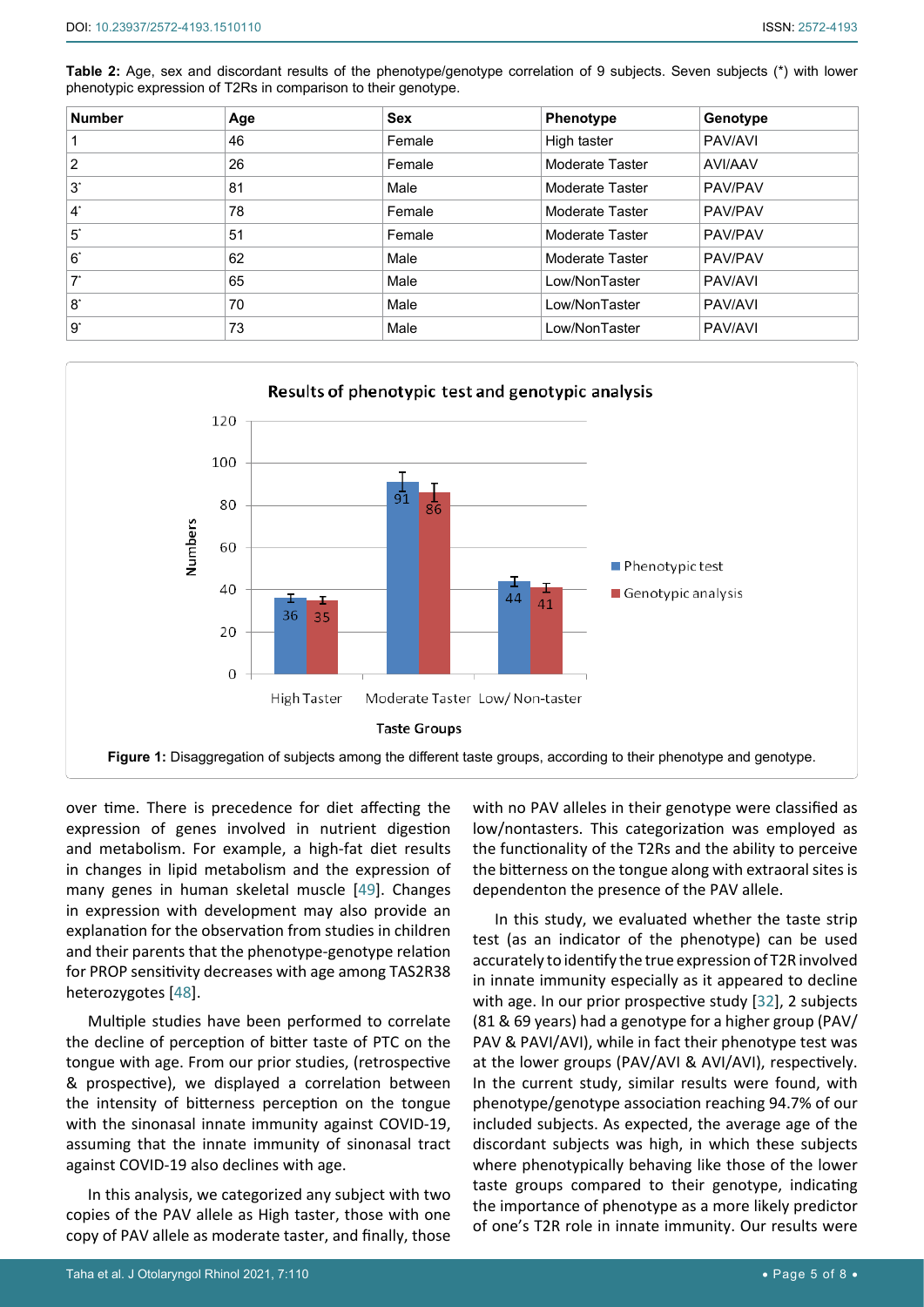nearly following the Mendelian inheritance in a 1:2:1 pattern.

Multiple studies have evaluated phenotypic perception of PTC/PROP bitter sensitivity occurring over one's lifespan and have shown that sensitivity to the T2R38 agonists decline with age [[50-](#page-7-12)[55](#page-7-5)]. In a recent study conducted by Davies, et al. [\[56](#page-7-14)], they used an age-structured mathematical model of data from 6 countries. He estimated that susceptibility to COVID-19 infection in individuals less than 20 years of age is approximately half that of adults aged over 20 years, with symptom manifestation in those aged 10-19 years of 21% which increases to 69% in those above 70 years.

In a prior study [[48](#page-7-8)], subjects were grouped by haplotype and age, as well as sex and race/ethnicity, and then compared to PROP thresholds. Subjects with the same haplotype were similar in bitter threshold regardless of race/ethnicity (all ages) or sex (children and adolescents; all p-values > 0.05) but age was a modifier of the genotype-phenotype relationship. Specifically, AVI/ PAV heterozygous children could perceive a bitter taste at lower PROP concentrations than could heterozygous adults, with the thresholds of heterozygous adolescents being intermediate (p < 0.001). Similar age effects were not observed for subjects with the PAV/PAV or AVI/AVI homozygous haplotypes ( $p > 0.05$ ). They concluded that there is a change in PROP bitter sensitivity occurring over the lifespan (from bitter sensitive to less so) is and it is more common in people with a particular haplotype combination, i.e., PAV/AVI heterozygotes.

In another study [[57\]](#page-7-15), a racially diverse group of children (3-10 years-old) and their mothers were tested for the evaluation of the effectiveness of two bitter blockers, sodium gluconate and monosodium glutamate, for five food-grade bitter compounds (quinine, denatonium benzoate, caffeine, PROP, urea) using a forced-choice method of paired comparisons. The blockers reduced bitterness in 7 of 10 bitter-blocker combinations for adults but only 3 of 10 for children, suggesting that perception of bitterness depends on age. They also detected that the bitterness of PROP was not reduced by either blocker in either age group regardless of TAS2R38 genotype.

In a study conducted by the National Institutes of Health (NIH) on 2557 subjects ranging from 12 to 85 years concluded that the intensity of bitterness decreases with subjects' age [\[58](#page-7-16)]. Whissell-Buechy and Wills [\[53](#page-7-17)] reported that sensitivity to the T2R38 agonist PROP also declines with age.

Concordance between PROP bitter sensitivity and the expected tasting haplotype (PAV) was gradually reached as children approached adolescence. Negri, et al. stated that age-related changes in PROP sensitivity was particularly evident in genetic non-tasters (AVI homozygous) in whom the genotype-phenotype concordance decreased from 84% in adults to 66% in children. The taster PAV diplotype was less affected by age: The proportions of tasters and supertasters were similar in adults and children with the PAV haplotype. Sensitivity to bitterness was strongly related to the TAS2R38 haplotype, and it was observed to have an intriguing relationship with age. In fact, children were more sensitive than adults with the same TAS2R38 haplotype also within mother-child dyads. The motherchild tasting differences decreased with age and became minimal when children reached adolescence [\[59](#page-7-10)].

What causes the developmental shift in taste sensitivity is unknown. One explanation is that the age and diplotype interaction may be due to preferential allele expression, with children over-expressing the taster form rather than the non-taster form of the receptor early in life and then losing this tendency as they age. Adults heterozygous for the TAS2R38 gene do not express mRNA of each haplotype in a one-toone proportion [[60](#page-7-11)], so it is possible that heterozygous children might have a skewed expression pattern, perhaps over expressing the taster allele.

These results show the importance of integrating the phenotypic expression of T2Rs in evaluating innate immune response to upper respiratory tract infections, as all studies have agreed that the level of expression of T2Rs declines with age. This implies that phenotype is more accurate and cost-effective in predicting T2Rs actual level of expression. This is also based on multiple studies showing association between the paper taste strip results and the incidence of CRS [\[47](#page-7-7),[50](#page-7-12)] along with SARS-CoV-2 [[40\]](#page-7-13). Prior studies have shown evidence for an association between the PTC/PROP taste test and sinonasal innate immunity, concluding that the ability to assess airway taste receptor variation with an inexpensive taste test has broad implications, as differences in airway taste receptor function may reflect impaired innate immunity and predisposition to certain respiratory infections and inflammatory disorders.

## **Financial Disclosure**

The principal investigator, Henry P. Barham, M.D., has a proprietary or financial interest in the Phenomune early prototype general wellness test kit used in this study and has an equity interest in Phenomune LLC whose value cannot be readily determined through reference to public prices; provided, however, Henry P. Barham, M.D. neither received any significant payment paid in support of his activities in this study nor did he enter into any financial arrangement whereby the outcome of this study could affect his compensation for conducting the study, in each case, in an effort to avoid potential investigator bias in this study.

# **Conflict of Interest**

None.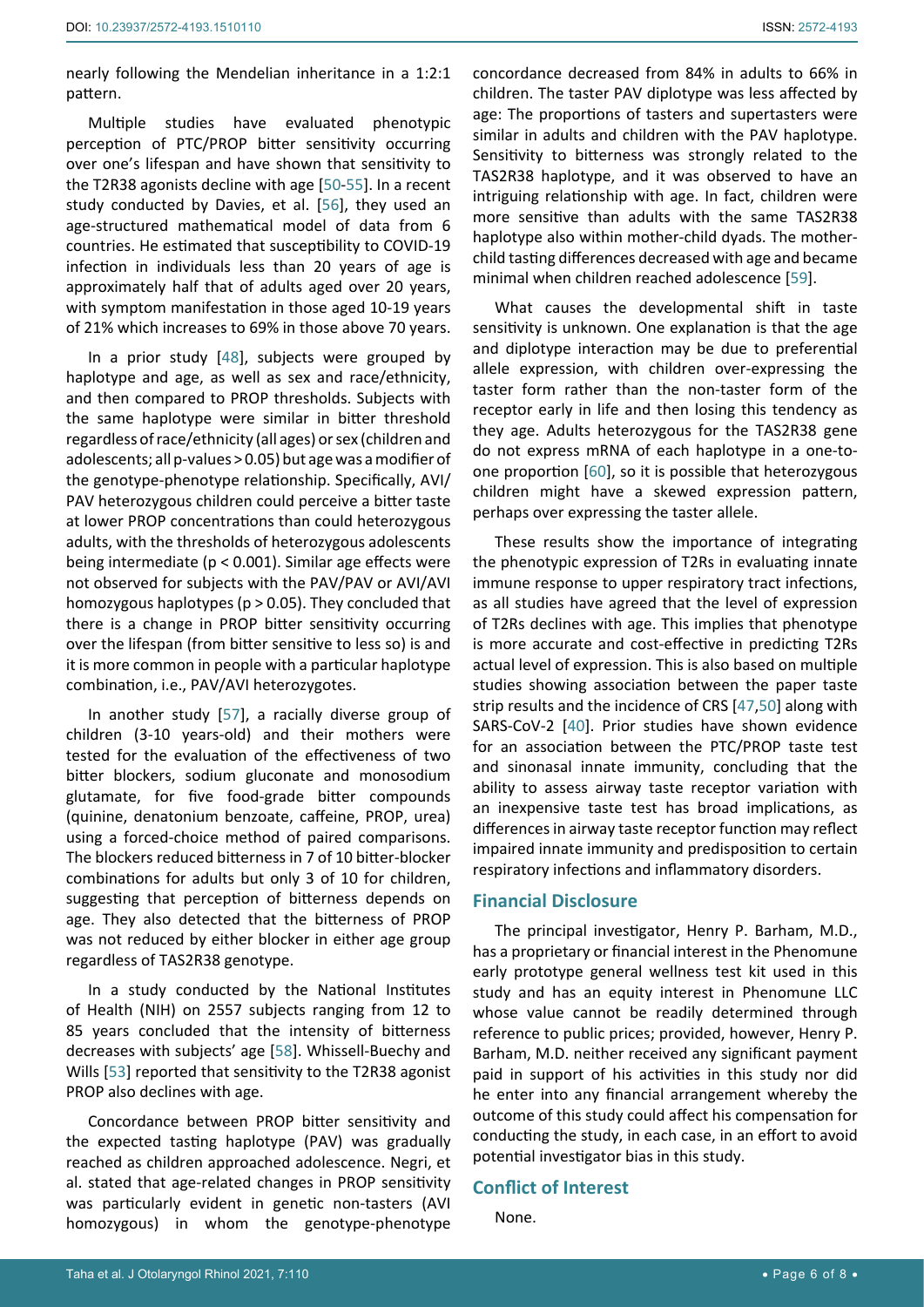# **References**

- <span id="page-6-0"></span>1. [European Centre for Disease Prevention and Control](https://www.ecdc.europa.eu/en/covid-19/situation-updates)  [\(2021\) COVID-19 situation updates.](https://www.ecdc.europa.eu/en/covid-19/situation-updates)
- <span id="page-6-1"></span>2. [WG Dos Santos \(2020\) Natural history of COVID-19 and](https://pubmed.ncbi.nlm.nih.gov/32768971/)  [current knowledge on treatment therapeutic options.](https://pubmed.ncbi.nlm.nih.gov/32768971/)  [Biomed Pharmacother 129: 110493.](https://pubmed.ncbi.nlm.nih.gov/32768971/)
- <span id="page-6-2"></span>3. [Wang D, Hu B, Hu C, Zhu F, Liu X, et al. \(2020\) Clinical](https://jamanetwork.com/journals/jama/fullarticle/2761044)  [characteristics of 138 hospitalized patients with 2019 novel](https://jamanetwork.com/journals/jama/fullarticle/2761044)  [coronavirus infected pneumonia in Wuhan, China. JAMA](https://jamanetwork.com/journals/jama/fullarticle/2761044)  [323: 1061-1069.](https://jamanetwork.com/journals/jama/fullarticle/2761044)
- 4. [Zou L, Ruan F, Huang M, Liang L, Huang H, et al. \(2020\)](https://www.nejm.org/doi/full/10.1056/nejmc2001737)  [SARS-CoV-2 viral load in upper respiratory specimens of](https://www.nejm.org/doi/full/10.1056/nejmc2001737)  [infected patients. N Engl J Med 382: 1177-1179.](https://www.nejm.org/doi/full/10.1056/nejmc2001737)
- <span id="page-6-3"></span>5. [Liu J, Liu Y, Xiang P, Pu L, Xiong H, et al. \(2020\) Neutrophil](https://translational-medicine.biomedcentral.com/articles/10.1186/s12967-020-02374-0)[to-lymphocyte ratio predicts critical illness patients with](https://translational-medicine.biomedcentral.com/articles/10.1186/s12967-020-02374-0)  [2019 coronavirus disease in the early stage. J Transl Med](https://translational-medicine.biomedcentral.com/articles/10.1186/s12967-020-02374-0)  [18: 206.](https://translational-medicine.biomedcentral.com/articles/10.1186/s12967-020-02374-0)
- <span id="page-6-4"></span>6. [Guan WJ, Ni Z, Hu Y, Liang WH, Ou CQ, et al. \(2020\)](https://www.nejm.org/doi/full/10.1056/nejmoa2002032)  [Clinical characteristics of coronavirus disease 2019 in](https://www.nejm.org/doi/full/10.1056/nejmoa2002032)  [China. N Engl J Med 382: 1708-1720.](https://www.nejm.org/doi/full/10.1056/nejmoa2002032)
- <span id="page-6-5"></span>7. [Kronbichler A, Kresse D, Yoon S, Lee KH, Effenberger M, et](https://pubmed.ncbi.nlm.nih.gov/32562846/)  [al. \(2020\) Asymptomatic patients as a source of COVID-19](https://pubmed.ncbi.nlm.nih.gov/32562846/)  [infections: a systematic review and meta-analysis. Int J](https://pubmed.ncbi.nlm.nih.gov/32562846/)  [Infect Dis 98: 180-186.](https://pubmed.ncbi.nlm.nih.gov/32562846/)
- <span id="page-6-18"></span>8. [Lipchock SV, Mennella JA, Spielman AI, Reed DR \(2013\)](https://pubmed.ncbi.nlm.nih.gov/24025627/)  [Human bitter perception correlates with bitter receptor](https://pubmed.ncbi.nlm.nih.gov/24025627/)  [messenger RNA expression in taste cells. Am J Clin Nutr](https://pubmed.ncbi.nlm.nih.gov/24025627/)  [98: 1136-1143.](https://pubmed.ncbi.nlm.nih.gov/24025627/)
- <span id="page-6-19"></span>9. [Hayes JE, Keast RS \(2011\) Two decades of supertasting:](https://www.ncbi.nlm.nih.gov/labs/pmc/articles/PMC3183330/)  [Where do we stand? Physiol Behav 104: 1072-1074.](https://www.ncbi.nlm.nih.gov/labs/pmc/articles/PMC3183330/)
- <span id="page-6-20"></span>10. [Lindemann B \(1996\) Chemoreception: Tasting the sweet](https://pubmed.ncbi.nlm.nih.gov/8939555/)  and the bitter. [Curr Biol 6: 1234-1237.](https://pubmed.ncbi.nlm.nih.gov/8939555/)
- <span id="page-6-21"></span>11. [Lu P, Zhang C-H, Lifshitz LM, Zhuge R \(2017\) Extraoral](https://pubmed.ncbi.nlm.nih.gov/28053191/)  [bitter taste receptors in health and disease.](https://pubmed.ncbi.nlm.nih.gov/28053191/) J General [Physiol 149: 181-197.](https://pubmed.ncbi.nlm.nih.gov/28053191/)
- <span id="page-6-22"></span>12. [Shi P, Zhang J, Yang H, Zhang YP \(2003\) Adaptive](https://pubmed.ncbi.nlm.nih.gov/12679530/)  [diversification of bitter taste receptor genes in mammalian](https://pubmed.ncbi.nlm.nih.gov/12679530/)  evolution. [Mol Biol Evol 20: 805-814.](https://pubmed.ncbi.nlm.nih.gov/12679530/)
- <span id="page-6-23"></span>13. [Bufe B, Breslin PA, Kuhn C, Reed DR, Tharp CD, et al.](https://pubmed.ncbi.nlm.nih.gov/15723792/)  [\(2005\) The molecular basis of individual differences](https://pubmed.ncbi.nlm.nih.gov/15723792/)  [in phenylthiocarbamide and propylthiouracil bitterness](https://pubmed.ncbi.nlm.nih.gov/15723792/)  perception. [Curr Biol 15: 322-327.](https://pubmed.ncbi.nlm.nih.gov/15723792/)
- <span id="page-6-24"></span>14. [Hayes JE, Wallace MR, Knopik VS, Herbstman DM,](https://pubmed.ncbi.nlm.nih.gov/21163912/)  [Bartoshuk LM, et al. \(2011\) Allelic variation in TAS2R bitter](https://pubmed.ncbi.nlm.nih.gov/21163912/)  [receptor genes associates with variation in sensations from](https://pubmed.ncbi.nlm.nih.gov/21163912/)  [and ingestive behaviors toward common bitter beverages](https://pubmed.ncbi.nlm.nih.gov/21163912/)  [in adults. Chem Senses 36: 311-319.](https://pubmed.ncbi.nlm.nih.gov/21163912/)
- <span id="page-6-25"></span>15. [Bachmanov AA, Bosak NP, Lin C, Matsumoto I, Ohmoto M,](https://pubmed.ncbi.nlm.nih.gov/23886383/)  [et al. \(2014\) Genetics of taste receptors. Curr Pharm Des](https://pubmed.ncbi.nlm.nih.gov/23886383/)  [20: 2669-2683.](https://pubmed.ncbi.nlm.nih.gov/23886383/)
- <span id="page-6-26"></span>16. [Mennella JA, Pepino MY, Reed DR \(2005\) Genetic and](https://pubmed.ncbi.nlm.nih.gov/15687429/)  [environmental determinants of bitter perception and sweet](https://pubmed.ncbi.nlm.nih.gov/15687429/)  [preferences. Pediatrics 115: e216-e222.](https://pubmed.ncbi.nlm.nih.gov/15687429/)
- <span id="page-6-27"></span>17. [Tan J, Abrol R, Trzaskowski B, Goddard WA \(2012\)](https://pubmed.ncbi.nlm.nih.gov/22656649/)  [3D structure prediction of TAS2R38 bitter receptors](https://pubmed.ncbi.nlm.nih.gov/22656649/)  [bound to agonists phenylthiocarbamide \(PTC\) and](https://pubmed.ncbi.nlm.nih.gov/22656649/)  [6-n-propylthiouracil \(PROP\). J Chem Inf Model 52: 1875-](https://pubmed.ncbi.nlm.nih.gov/22656649/) [1885.](https://pubmed.ncbi.nlm.nih.gov/22656649/)
- 18. [Biarne´s X, Marchiori A, Giorgetti A, Lanzara C, Gasparini P,](https://journals.plos.org/plosone/article?id=10.1371/journal.pone.0012394)  [et al. \(2010\) Insights into the binding of phenylthiocarbamide](https://journals.plos.org/plosone/article?id=10.1371/journal.pone.0012394)

[\(PTC\) agonist to its target human TAS2R38 bitter receptor.](https://journals.plos.org/plosone/article?id=10.1371/journal.pone.0012394)  [PLoS One 5: e12394.](https://journals.plos.org/plosone/article?id=10.1371/journal.pone.0012394)

- <span id="page-6-28"></span>19. [Floriano WB, Hall S, Vaidehi N, Kim U, Drayna D, et al.](https://pubmed.ncbi.nlm.nih.gov/16607493/)  [\(2006\) Modeling the human PTC bitter-taste receptor](https://pubmed.ncbi.nlm.nih.gov/16607493/)  [interactions with bitter tastants. J Mol Model 12: 931-941.](https://pubmed.ncbi.nlm.nih.gov/16607493/)
- <span id="page-6-29"></span>20. Shah AS, Ben-Shahar Y, Moninger TO, Kline JN, Welsh MJ (2009) Motile cilia of human airway epithelia are chemosensory. Science 325: 1131-1134.
- <span id="page-6-30"></span>21. [Lee RJ, Chen B, Redding KM, Margolskee RF, Cohen NA](https://pubmed.ncbi.nlm.nih.gov/24045336/)  [\(2014\) Mouse nasal epithelial innate immune responses](https://pubmed.ncbi.nlm.nih.gov/24045336/)  [to Pseudomonas aeruginosa quorum-sensing molecules](https://pubmed.ncbi.nlm.nih.gov/24045336/)  [require taste signaling components. Innate Immun 20: 606-](https://pubmed.ncbi.nlm.nih.gov/24045336/) [617.](https://pubmed.ncbi.nlm.nih.gov/24045336/)
- 22. [Lee RJ, Cohen NA \(2013\) The emerging role of the bitter](https://pubmed.ncbi.nlm.nih.gov/23883809/)  [taste receptor T2R38 in upper respiratory infection and](https://pubmed.ncbi.nlm.nih.gov/23883809/)  [chronic rhinosinusitis. Am J Rhinol Allergy 27: 283-286.](https://pubmed.ncbi.nlm.nih.gov/23883809/)
- <span id="page-6-8"></span>23. [Lee RJ, Xiong G, Kofonow JM, Chen B, Lysenko A, et](https://pubmed.ncbi.nlm.nih.gov/23041624/)  [al. \(2012\) T2R38 taste receptor polymorphisms underlie](https://pubmed.ncbi.nlm.nih.gov/23041624/)  [susceptibility to upper respiratory infection. J Clin Invest](https://pubmed.ncbi.nlm.nih.gov/23041624/)  [122: 4145-4159.](https://pubmed.ncbi.nlm.nih.gov/23041624/)
- <span id="page-6-6"></span>24. [Knowles MR, Boucher RC \(2002\) Mucus clearance as a](https://pubmed.ncbi.nlm.nih.gov/11877463/)  [primary innate defense mechanism for mammalian airways.](https://pubmed.ncbi.nlm.nih.gov/11877463/)  [J Clin Invest 109: 571-577.](https://pubmed.ncbi.nlm.nih.gov/11877463/)
- <span id="page-6-12"></span>25. [McMahon DB, Workman AD, Kohanski MA, Carey RM,](https://pubmed.ncbi.nlm.nih.gov/28874459/)  [Freund JR, et al. \(2018\) Protease-activated receptor 2](https://pubmed.ncbi.nlm.nih.gov/28874459/)  [activates airway apical membrane chloride permeability](https://pubmed.ncbi.nlm.nih.gov/28874459/)  [and increases ciliary beating. FASEB J 32: 155-167.](https://pubmed.ncbi.nlm.nih.gov/28874459/)
- 26. [Hariri BM, Cohen NA \(2016\) New insights into upper airway](https://pubmed.ncbi.nlm.nih.gov/27657896/)  [innate immunity. Am J Rhinol Allergy 30: 319-323.](https://pubmed.ncbi.nlm.nih.gov/27657896/)
- <span id="page-6-7"></span>27. [Cohen NA \(2006\) Sinonasalmucociliary clearance in health](https://pubmed.ncbi.nlm.nih.gov/17040014/)  [and disease. Ann Otol Rhinol Laryngol Suppl 196: 20-26.](https://pubmed.ncbi.nlm.nih.gov/17040014/)
- <span id="page-6-9"></span>28. [Hariri BM, McMahon DB, Chen B, Freund JR, Mansfield](https://www.ncbi.nlm.nih.gov/labs/pmc/articles/PMC5437252/)  [CJ, et al. \(2017\) Flavones modulate respiratory epithelial](https://www.ncbi.nlm.nih.gov/labs/pmc/articles/PMC5437252/)  [innate immunity: anti-inflammatory effects and activation of](https://www.ncbi.nlm.nih.gov/labs/pmc/articles/PMC5437252/)  [the T2R14 receptor. J Biol Chem 292: 8484-8497.](https://www.ncbi.nlm.nih.gov/labs/pmc/articles/PMC5437252/)
- <span id="page-6-10"></span>29. Workman AD, Carey RM, Kohanski MA, Kennedy DW, Palmer JN, et al. (2017) Relative susceptibility of airway organisms to antimicrobial effects of nitric oxide. Int Forum Allergy Rhinol 7: 770-776.
- <span id="page-6-11"></span>30. Yan CH, Hahn S, McMahon D, Bonislawski D, Kennedy DW, et al. (2017) Nitric oxide production is stimulated by bitter taste receptors ubiquitously expressed in the sinonasal cavity. Am J Rhinol Allergy 31: 85-92.
- <span id="page-6-13"></span>31. [Adappa ND, Truesdale CM, Workman AD, Doghramji](https://pubmed.ncbi.nlm.nih.gov/27309535/)  [L, Mansfield C, et al. \(2016\) Correlation of T2R38 taste](https://pubmed.ncbi.nlm.nih.gov/27309535/)  [phenotype and in vitro biofilm formation from nonpolypoid](https://pubmed.ncbi.nlm.nih.gov/27309535/)  [chronic rhinosinusitis patients. Int Forum Allergy Rhinol 6:](https://pubmed.ncbi.nlm.nih.gov/27309535/)  [783-791.](https://pubmed.ncbi.nlm.nih.gov/27309535/)
- <span id="page-6-14"></span>32. [Adappa ND, Zhang Z, Palmer JN, Kennedy DW, Doghramji](https://pubmed.ncbi.nlm.nih.gov/24302675/)  [L, et al. \(2014\) The bitter taste receptor T2R38 is an](https://pubmed.ncbi.nlm.nih.gov/24302675/)  [independent risk factor for chronic rhinosinusitis requiring](https://pubmed.ncbi.nlm.nih.gov/24302675/)  [sinus surgery. Int Forum Allergy Rhinol 4: 3-7.](https://pubmed.ncbi.nlm.nih.gov/24302675/)
- <span id="page-6-15"></span>33. [Adappa ND, Howland TJ, Palmer JN, Kennedy DW,](https://pubmed.ncbi.nlm.nih.gov/23322450/)  [Doghramji L, et al. \(2013\) Genetics of the taste receptor](https://pubmed.ncbi.nlm.nih.gov/23322450/)  [T2R38 correlates with chronic rhinosinusitis necessitating](https://pubmed.ncbi.nlm.nih.gov/23322450/)  [surgical intervention. Int Forum Allergy Rhinol 3: 184-187.](https://pubmed.ncbi.nlm.nih.gov/23322450/)
- <span id="page-6-16"></span>34. [Adappa ND, Farquhar D, Palmer JN, Kennedy DW,](https://pubmed.ncbi.nlm.nih.gov/26562612/)  [Doghramji L, et al. \(2016\) TAS2R38 genotype predicts](https://pubmed.ncbi.nlm.nih.gov/26562612/)  [surgical outcome in nonpolypoid chronic rhinosinusitis. Int](https://pubmed.ncbi.nlm.nih.gov/26562612/)  [Forum Allergy Rhinol 6: 25-33.](https://pubmed.ncbi.nlm.nih.gov/26562612/)
- <span id="page-6-17"></span>35. [Åkerström S, Gunalan V, Keng CT, Tan YJ, Mirazimi A](https://pubmed.ncbi.nlm.nih.gov/19800091/)